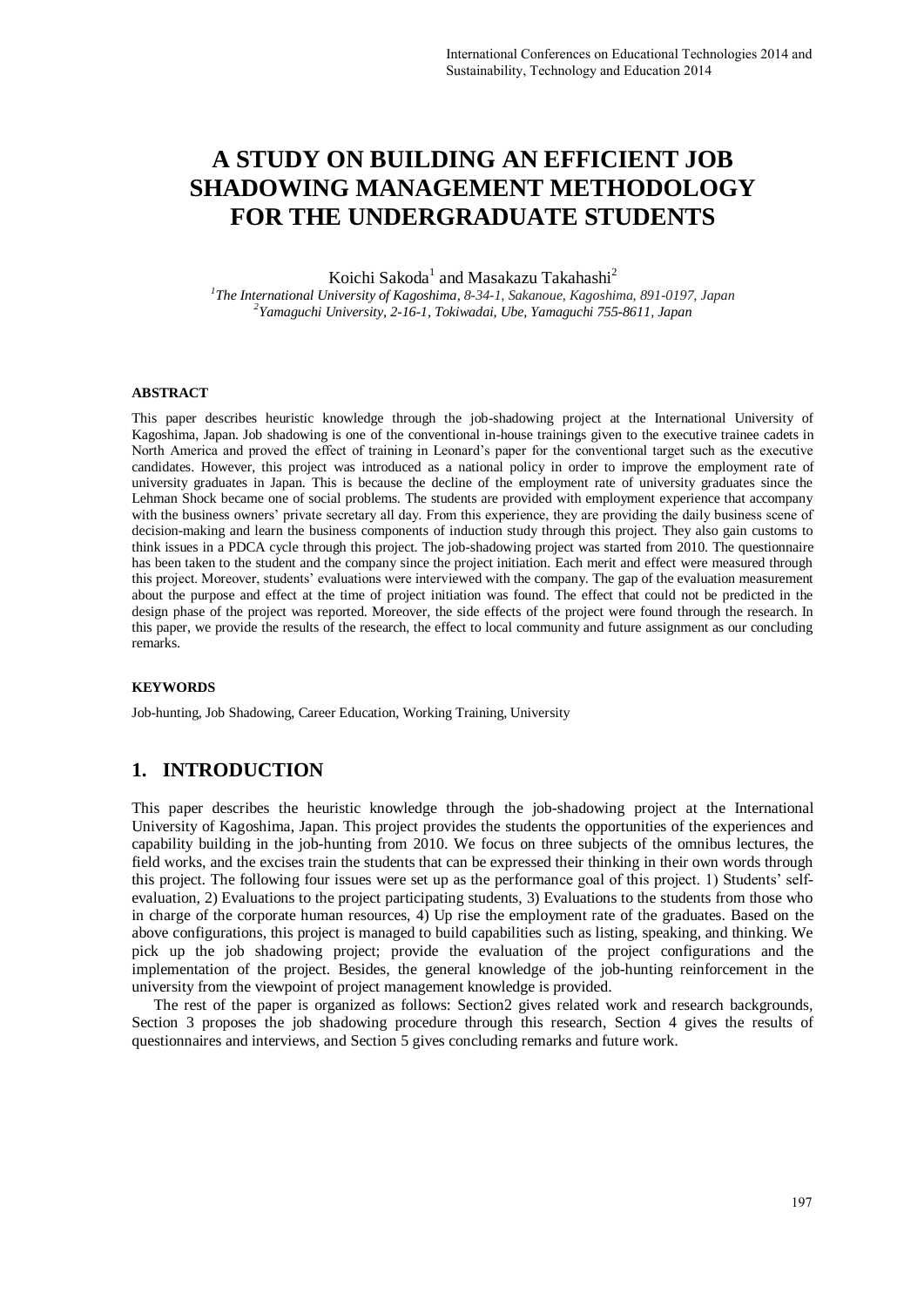## **2. BACKGROUNDS AND RELATED WORK**

We describe the university students' employment environment in Japan at first. With the aggravation of the economic conditions after the Lehman shock, the university students' employment environment also got worse. An environment for new graduate's employment is still severe and the students to graduate employment remains undecided also emerged. According to the government survey, the employment rate was 93.9%, as of spring, 2013 [1], [2]. The employment rate mentioned here indicates the value of the division of the hired number by the graduation number. This number indicates the ratio of the number of people how much of whether the employment of the graduates of the school. Therefore, the student is provided with the necessary qualities capacity as a member of society at the university graduation time, to strengthen the efforts to promote the development of the power of student employment has become important. Based on this background, the implementation of the workforce improvement plan for the university has been specified (Cabinet decision on June 18, 2010) in new growth strategy from the Japanese Government [3].

This plan has the following features; 1) Enforcement of systems, such as "instruction (career guidance) about social and vocational independence, etc." which led the inside and outside of the curriculum. 2) The substantial measure for a student's employment ability training led inside and outside of the curriculum 3) Enhancement of the staff training function of the graduate school 4) Substantial employment support organization 5) Promotion of the industry-university cooperation concerning employment ability trainings.

This plan also aimed at common knowledge as a measure which should tackle intentionally in five years from 2010 to 2014, and various measures of the improvement in employment ability were implemented in each university. A university student's employment ability training support enterprise supports the measure of the educational reform of a university as a country so that social and vocational independence after a student's graduation may be planned. The outline of a plan is summarized as follows; 1) Instruction of the real study specialized education which are helpful after being employed. 2) Systematic instruction which led four years from admission to graduation. 3) The instruction organization built with the president's leadership (each faculty cooperates with the department specializing in employment).

In addition, as measures to support the university student employment, in conjunction with the Ministry of Economy, Trade and Industry and the Ministry of Education in April 2013, the Ministry of Health, Labor and Welfare, worked to support concentration of 2013 to not graduate employment. Even for graduates, so as to cut off the start as a member of society as well as job prospective employees, to carry out an individual support intensive job by supporters by the end of the June employment remains isn't determining [2]. Thus, we have been various initiatives related to employment for universities.

Next, the employment environment after graduation is observed. According to the research of the new graduates' unemployment rate from the Ministry of Health, Labor and Welfare, About one-third are turnover within three years after employment as shown in Table 1. Upon a very large number of unemployed graduates within three years cannot be overlooked also is employed [4], [5]. From the result of research, there need to be required for employment mismatch dissolution among the student and industry. It is considered to be an efficient method that the job shadowing is enabled to respond to the employment environment at the University so far. As for the background of the job shadowing can be summarized as follows; the job shadowing is one of the conventional in-house trainings given to the executive trainee cadets in North America and proved the effect of training in Leonard's paper in the conventional target such as the executive candidates [6]. An unemployment rate of young people to rise in the United States since the 1980s, it was feared to lead to a reduction in competitiveness and productivity in the United States in this state. The U.S. government was faced with the need to come up with some measures to strengthen cooperation with companies and schools, help a smooth transition from school to work for it. As a result, the Clinton administration was performed School-to-Work Opportunities Act of 1994 [7]. The School-to-Work Opportunities Act, and required to adopt the three elements of the core, the structure and content is a system that can be changed according to the circumstances of the provinces and regions.

The primary purpose of job shadowing is defined as to get the information and skills academic ability, related to labor market required for all students play a job or go on to high school education. One of the tools to migrate to the occupation from school is a job shadowing incorporating the three elements of learning to bind both learning and learning in 1) School, 2) Workplace, 3) Schools and Workplace.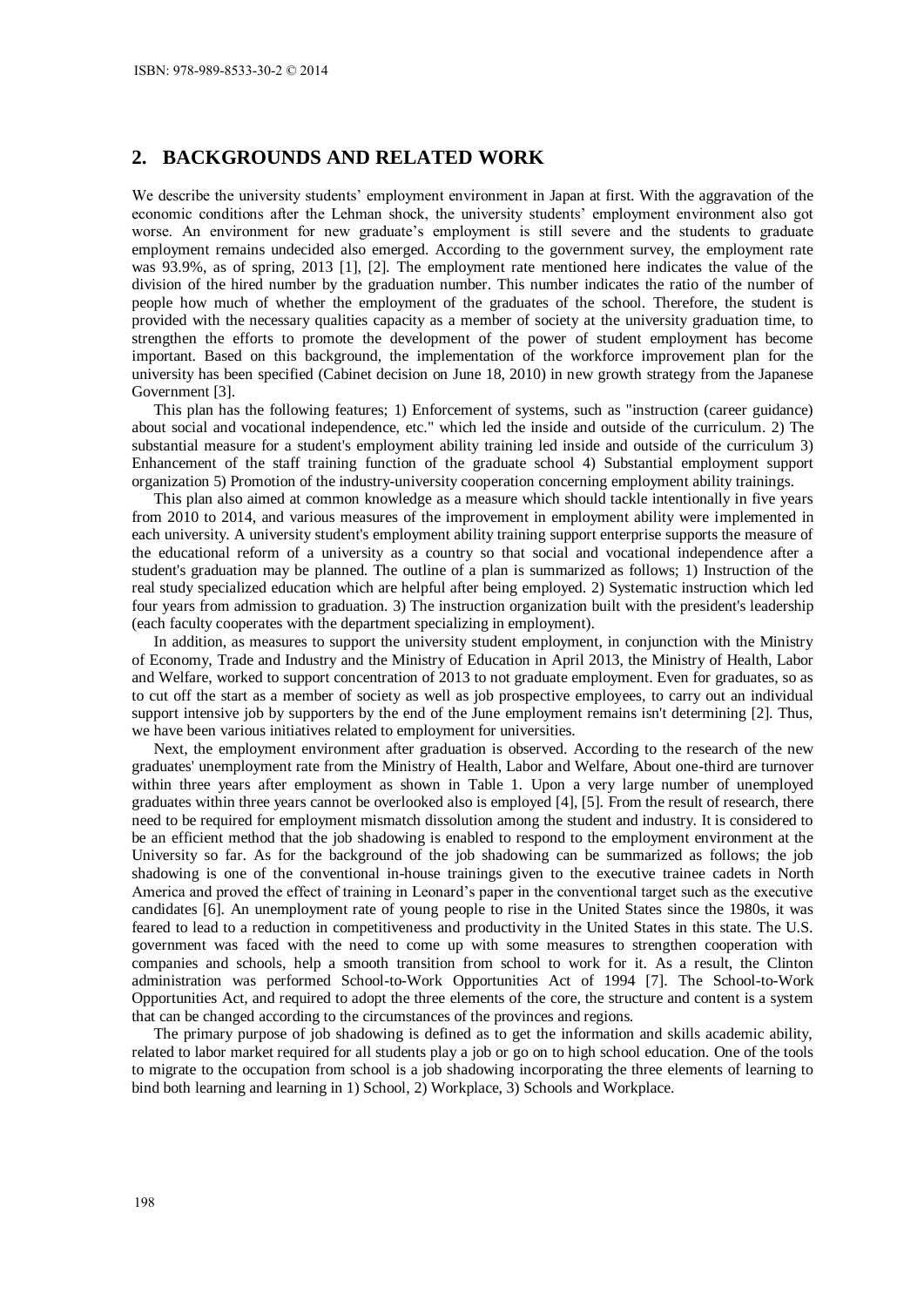| Year   | Employed | Resigned |               |                  |                  |  |  |
|--------|----------|----------|---------------|------------------|------------------|--|--|
|        |          | Total    | $\sim$ l year | $1 \sim 2$ years | $2 \sim 3$ years |  |  |
| 2008.3 | 446,208  | 133,792  | 54,241        | 42,557           | 36,994           |  |  |
| 2009.3 | 429,019  | 123,582  | 49,295        | 38,083           | 36,204           |  |  |
| 2010.3 | 365,500  | 113,390  | 45,864        | 36,508           | 31,018           |  |  |
| 2011.3 | 377,472  | 88,672   | 50,655        | 38,017           |                  |  |  |
| 2012.3 | 397,687  | 51,792   | 51,792        |                  |                  |  |  |

Table 1. Number of the Employment and the Resigned as of March, 2013

## **3. JOB SHADOWING PROJECT OUTLINE**

We have operated the faculty educational system reform with the job shadowing training project from 2010, this paper describes the evaluation of the project and students who joined. It is a recruitment staff's frank impression from the recruiters that our students were rejected in 2009 could not express their opinion of their own proactive in group discussions and job interviews. This is a candid impression of recruiters for university students were rejected in fiscal 2009. These impressions are similar to the student understanding of staff in charge of employment support in the university. According to the staff, there are many students who cannot write about the issues that the student worked hard as school days in the field of entry sheets. From these issues mentioned, beyond the differences to be "talk" and "write", there are few students who can express in their words in our university. Whether students can express in his words or not will affect the result of the selection directly. That is, the improvement of employment for our university is to be able to express in their own words. Then, the university administration established the committee for the recruiter to this situation as the prompt measures. Although it had been taught in our university that the students could express their thinking automatically through a university life, but it had not progressed as the administrators thought in practice.

Therefore, the intentional measures are needed about students' training which can be expressed in their words. Primary educational role in this assignment should play an important role in the undergraduate faculty. However, the present undergraduate educational system does not have the classes focused on students' training for expressing their words clearly. The necessity for reform of the conventional faculty educational system arose from a viewpoint of students' training which can be expressed in its words. Then, the university administrators set the priority project objective of employment training to train the students express the issues tackled school days in their own words through the reform of faculty educational system. Our educational system was reformed based on one of the faculty that scored 100% employment rate in 2009. It contains omnibus lecture, field work and exercise. The administrator considered to be results efforts these three subjects. The administrator made to restructure and reformed these three subjects to make use of the results to progress the effectiveness of the project. In order to ensure the students with capacity building and experience offers to focus three subjects of omnibus lecture, field work and exercises to address the restructuring and reform of the educational system in the university. The primary reason for focusing on the three subjects is described as follows: First, it is possible to provide significant opportunities such as addressing proactively through these three subjects. Second, it is considered that these three subjects can be formed effectively to the students' power of listening, speaking and thinking more than other lectures [8]-[13]. From the results of educational curriculum reforms, the standardized procedures of job shadowing are made on the basis of the project management knowledge [14]-[19]. Fig.1. indicates the prototype procedure of job shadowing. This flowchart indicates the phase of the carrier design to the job hunting in the university. We named this procedure as Job Shadowing Type Internship Standard Procedure Chart. A Job Shadowing Type Internship Standard Procedure is composed as 3 components such as a) Carrier Design, b) Job Shadowing Experience, and c) Application to Job Hunting. Each category has sub category. a) Carrier Design has 3 elements such as Omnibus lecture, Motivation Formation, and Matching and Application. b) Job Shadowing Experience has 3 elements such as, Preliminary Training, Shadowing, and the Internalization of Experience, and c) Application for Job Hunting has 3 elements such as Position Selection, Job Hunting Preparation, and Job Hunting Process, respectively. Each sub category contains following activities;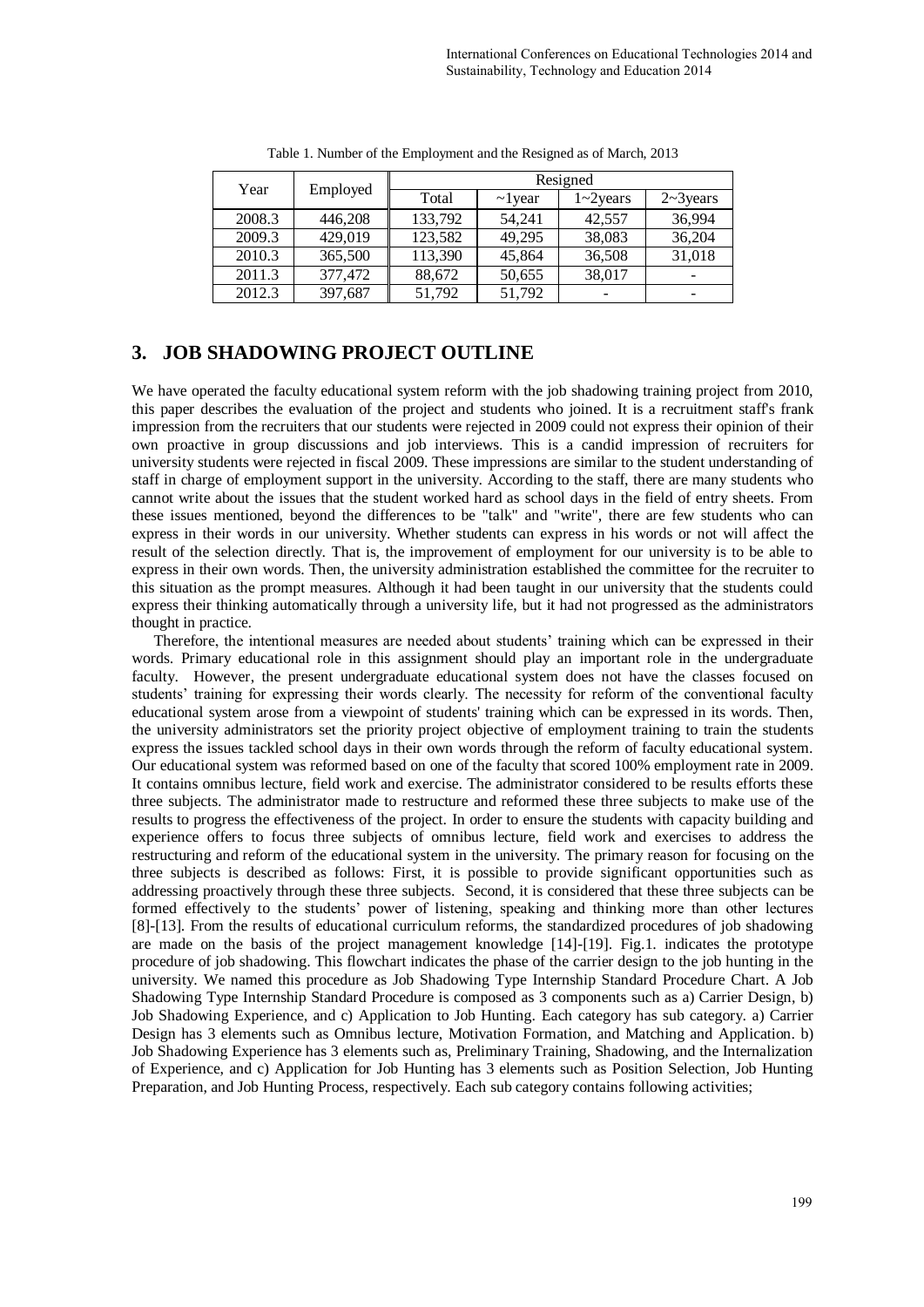

Figure 1. Job Shadowing Type Internship Standard Procedure Chart

A) Omnibus Lecture: Learn tips on how to work with instructors in various fields.

B) Motivation Formation: Confirmation of occupation sense of the status quo, Anxiety confirmation to the job hunting, Obtain the motivations.

C) Matching and Application: Matching of job shadowing and destination motivations, Application.

D) Preliminary Training: Business manner, Industry Research, Company research, Business research

E) Shadowing: Observation and guidance from management.

F) Internalization of Experience: Understanding of enterprise-wide image, Management role model acquisition, the notice to the image gap, Employment motivation.

G) Position Selection: Acquisition of interest to a wide range of industries and companies and business, Wide range of industries and company research and business.

H) Job Hunting Preparation: PR self-re-examination, Self-examination of the use of PR job shadowing experience.

I) Job Hunting Process: Acquired by job shadowing, force you to listen, the power to speak, take advantage of the ability to think

Employment which realized the request of the student based on social needs is realized. By taking the point of control for every procedure with consistency of progress, an acquisition of a job offer is certainly realizable. Moreover, it also becomes possible to prevent early unemployment.

### **4. ANALYTICS FROM THE RESULTS OF EMPLOYMENT TRAINING**

The result of employment training project is measured by the evaluations from the company. Therefore, in order to evaluate the agenda-setting of the project, we do intensive research for the evaluation of the company through the paper and pencil. In order to verify the results of the project effects, we conducted an evaluation questionnaire to randomly select 167 companies focusing on companies that have appointed the students of our university in 2011. The questionnaire was mailed to the human resources professionals of the company. Anonymous answers were counting up 61 companies in 2011 and 58 companies in 2010, respectively. Table 2 shows the Questionnaire results. Among the six evaluation items, exceeded the reference value 4.3 in item (1) "greeting". And (3) "Consulted, Reported and Heard" and (6) "thinking" made the reference value 4.0., respectively. Next, we investigate the results of questioner in detail. Average evaluation item (1) of "greeting" is a 4.3, was the item most appreciated. The students who set the goals of the internship greeting there were many. Sometimes it was repeated practice of greeting in manners courses were conducted as prior learning, awareness of students was also high. Average rating of the item (4) "listen" is 4.3, self-assessment of students is high. However, it is considered that you do not understand even listening from the comments of "I did not understand that the world of" freedom of description are many that it might be there was. Average evaluation item (3) of "communication and consultation and reporting" is 4.0. There is a comment "in order to broaden the range of activities, was able to experience many to consult towards the employees" and to free description, and suggests the positive attitude of the students. Average evaluation item (5) of "Talking" is 3.9, which was an item to Lowest Score most. Received the impression that students sue the difficulty of inter-turn ship after the end, and "did not know (in the person of the company) and what I should speak", to speak in many cases.